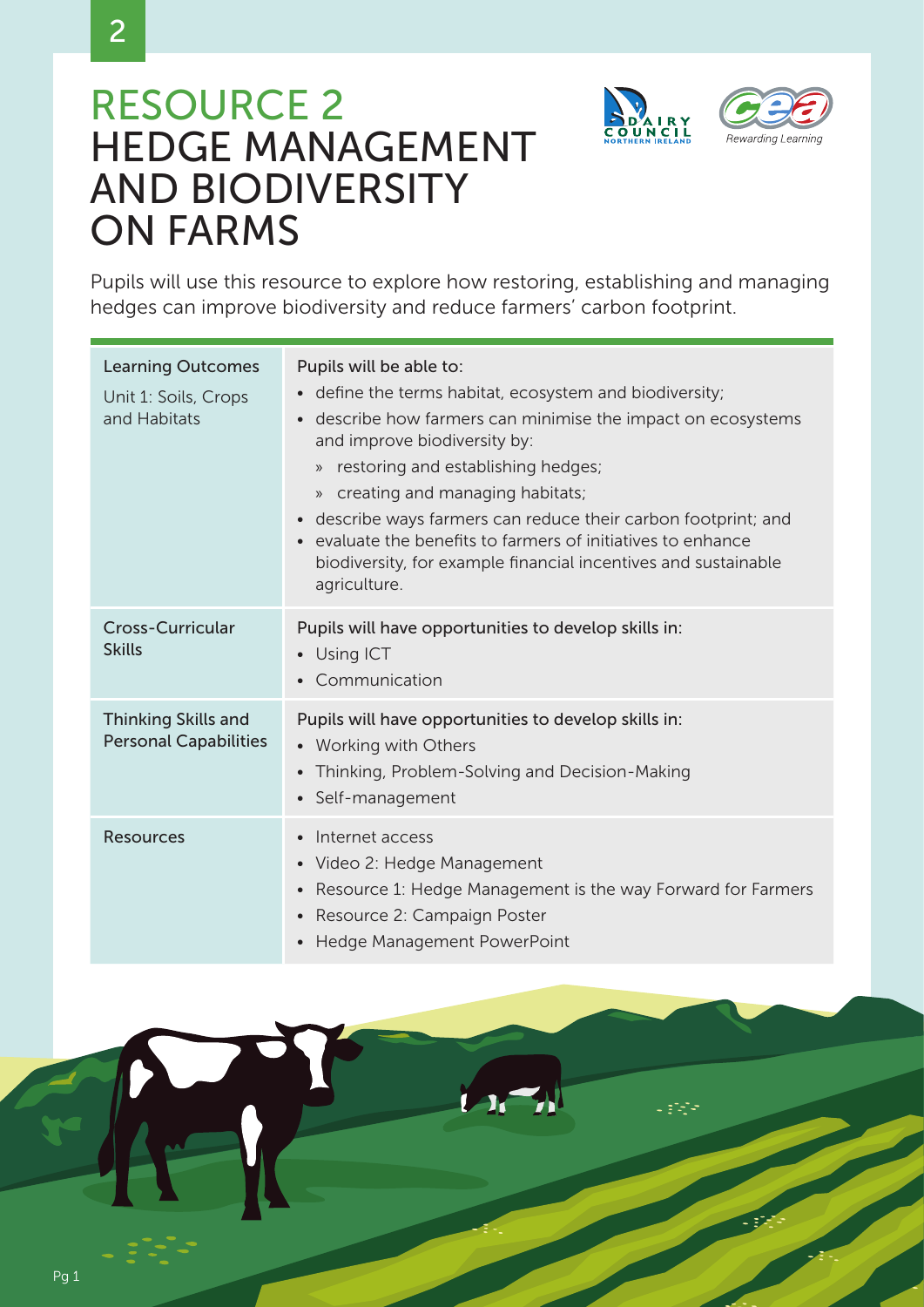## **CONTEXT**

Some agricultural practices have had a negative impact on biodiversity. These include wetland area drainage, livestock overgrazing and forest and hedge clearance for farmland. Existing measures are in place to help improve biodiversity in the countryside and farmers are encouraged to use good management practices that help protect wildlife and habitats.

This resource will enable pupils to become confident with aspects of the Care and Management of the Countryside part of Unit 1: Soils, Crops and Habitats. The activities encourage pupils to consider **key terms** such as habitat, ecosystem, biodiversity, carbon footprint and sustainable agriculture and **key concepts** such as:

- how farmers can manage hedges to improve biodiversity;
- the range of benefits that hedge management will provide for the farmer and the environment; and
- sustainable agricultural practice that reduces the carbon footprint.

# SUGGESTED TEACHING AND LEARNING ACTIVITIES

#### LAUNCH

Display the Hedge Management PowerPoint slides 2, 3 and 4 to describe the learning intentions, context and definitions for this resource.

This discussion activity involves exploring hedge management as an essential component of an agri-ecosystem.

Display slide 5 and encourage your pupils to discuss these questions in small groups:

- What is biodiversity?
- How do farmers manage their hedges?
- Can you identify any benefits of good hedge management on the farm?

Ask your pupils to report back and establish prior knowledge.



You might also find it useful to setup an online collaborative whiteboard such as Google Jamboard or Padlet and invite the pupils to contribute what they know or understand about hedge management and biodiversity.

Display slide 6 and use Video 2: Hedge Management to introduce the topic. Ask your pupils to consider these questions:

- Can you describe how the farmers have enhanced biodiversity on their farms through their management of hedges?
- How does hedge management reduce the farmers' carbon footprint?
- Are there any financial incentives for the farmer to enhance biodiversity?
- In what ways are farmers demonstrating sustainable agriculture?

Encourage your pupils to use Resource 1: Hedge Management is the way Forward for Farmers to record their answers.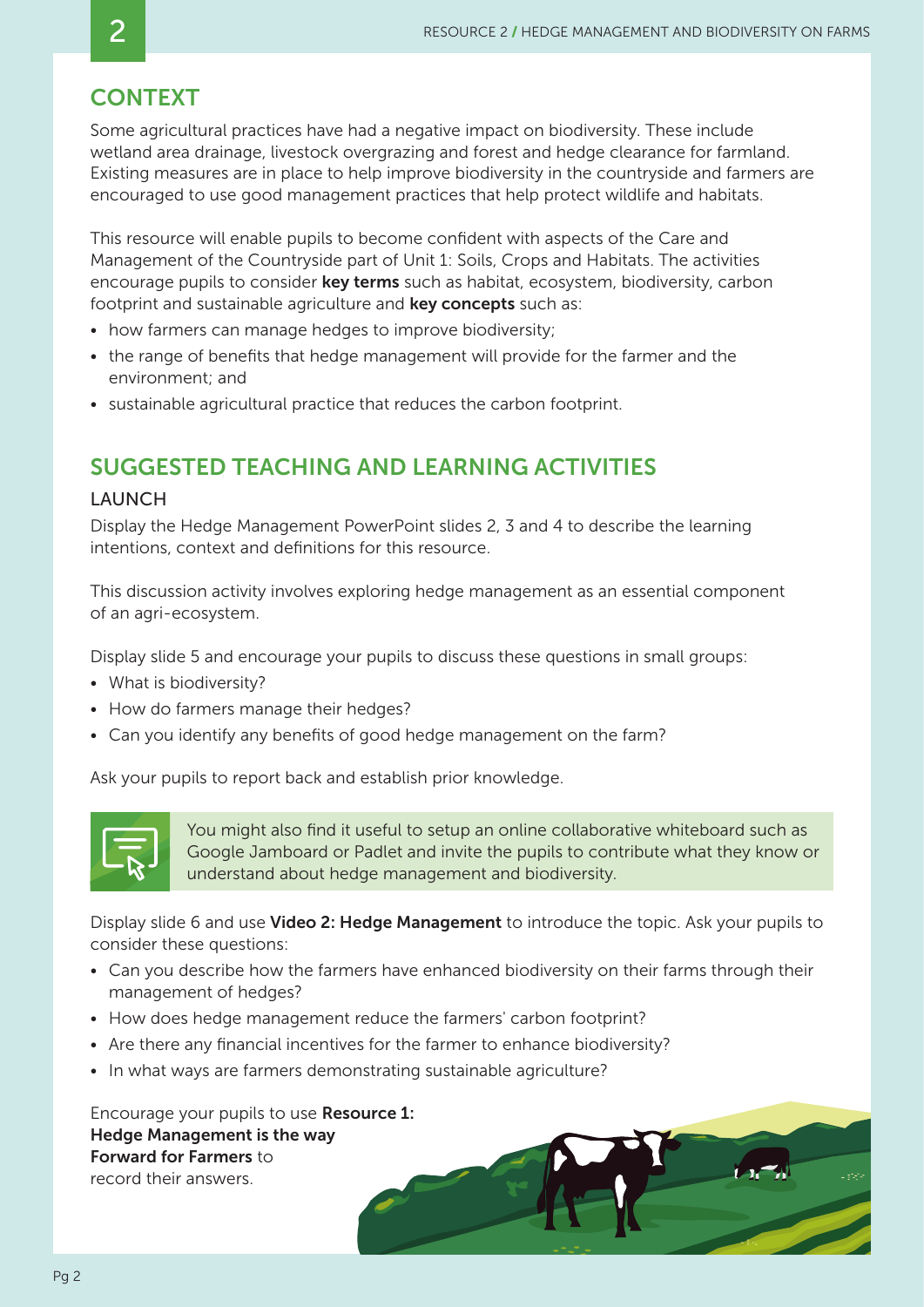# **ACTIVITY**

- Display slide 7. Tell your pupils they will take the role of a Department of Agriculture representative who has been assigned the task of raising awareness of the importance of hedges on farms. They will create a **poster** to highlight the benefits of hedge management. They could complete this task in a variety of ways, for example by creating:
	- » a paper A4 page poster;
	- » a **digital poster**, to be presented onscreen or printed out, using a tool such as Adobe Photoshop CC (provided as part of the C2k Education Network) or Google Drawings (go to the [Google Drawings website](https://accounts.google.com/signin/v2/identifier?service=wise&passive=1209600&continue=https%3A%2F%2Fdocs.google.com%2Fdrawings%2Fcreate&followup=https%3A%2F%2Fdocs.google.com%2Fdrawings%2Fcreate<mpl=drawings&flowName=GlifWebSignIn&flowEntry=ServiceLogin) and sign in using your Google account); or
	- » an **interactive digital poster**, to present on screen, using a tool such as Microsoft SWAY (provided as part of the C2k Education Network) or Google Slides (go to the [Google Slides](https://www.google.co.uk/slides/about/)  [website](https://www.google.co.uk/slides/about/) and sign in using your Google account).
- Using Resource 2: Campaign Poster, set the context for the task by asking your pupils to complete the definitions of key terms.
- The job description for the task is included in Resource 2 and this website may also be useful: [Managing hedges for wildlife | Department of Agriculture, Environment and Rural Affairs](https://www.daera-ni.gov.uk/news/managing-hedges-wildlife) [\(daera-ni.gov.uk\)](https://www.daera-ni.gov.uk/news/managing-hedges-wildlife)
- When your pupils have completed their posters, encourage them to complete Two Stars and a Wish.

### TWO STARS AND A WISH: HOW DOES IT WORK?

- Ask your pupils to place their work on their desk and then in groups move around the classroom to view others' work.
- For each piece of work they review, encourage your pupils to write down on a Post-it note two things they like and one wish that they think would enhance the work.
- Then, ask them to return to their own piece of work to read through and discuss what others have written on their Post-it notes.
- Ask them to make a list of stars and wishes for their work and then write a short evaluation of how they intend to enhance their work next time.

# **DEBRIEF**

Conclude by reviewing the learning outcomes, key concepts and terms from the start of the activity with the pupils.



If you used an online collaborative whiteboard in the launch activity, return to the whiteboard and ask your pupils to use a different coloured font to add any new ideas or information they have learned.

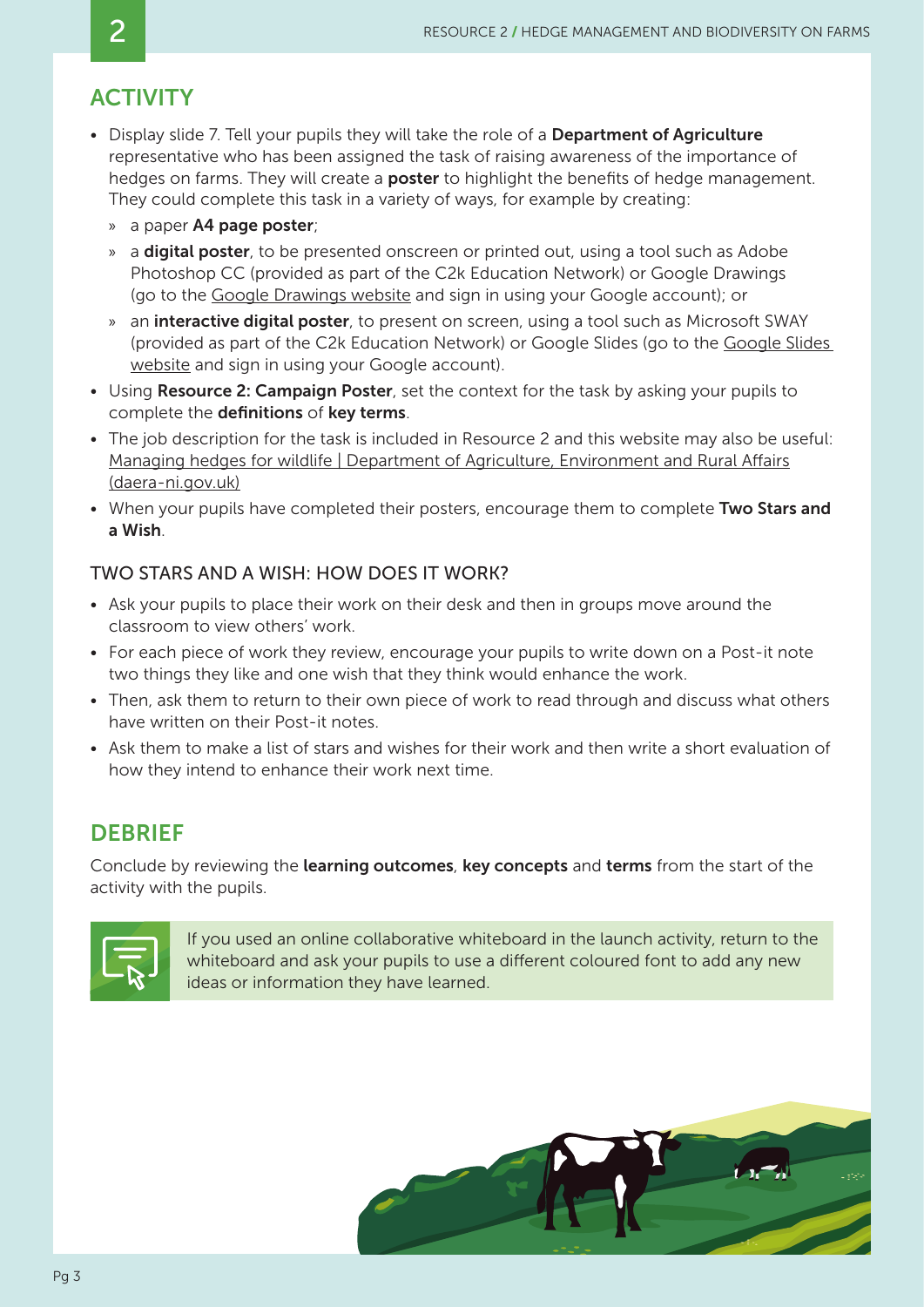## RESOURCE 1: HEDGE MANAGEMENT IS THE WAY FORWARD FOR FARMERS

When watching the video, use this page to record your answers to these questions:

| Describe how the farmers have enhanced<br>biodiversity on their farms through their<br>management of hedges: | How does hedge management<br>reduce the farmers' carbon footprint? |
|--------------------------------------------------------------------------------------------------------------|--------------------------------------------------------------------|
| Are there any financial incentives for the<br>farmer to enhance biodiversity?                                | How is sustainable agriculture illustrated in<br>the video?        |
|                                                                                                              |                                                                    |